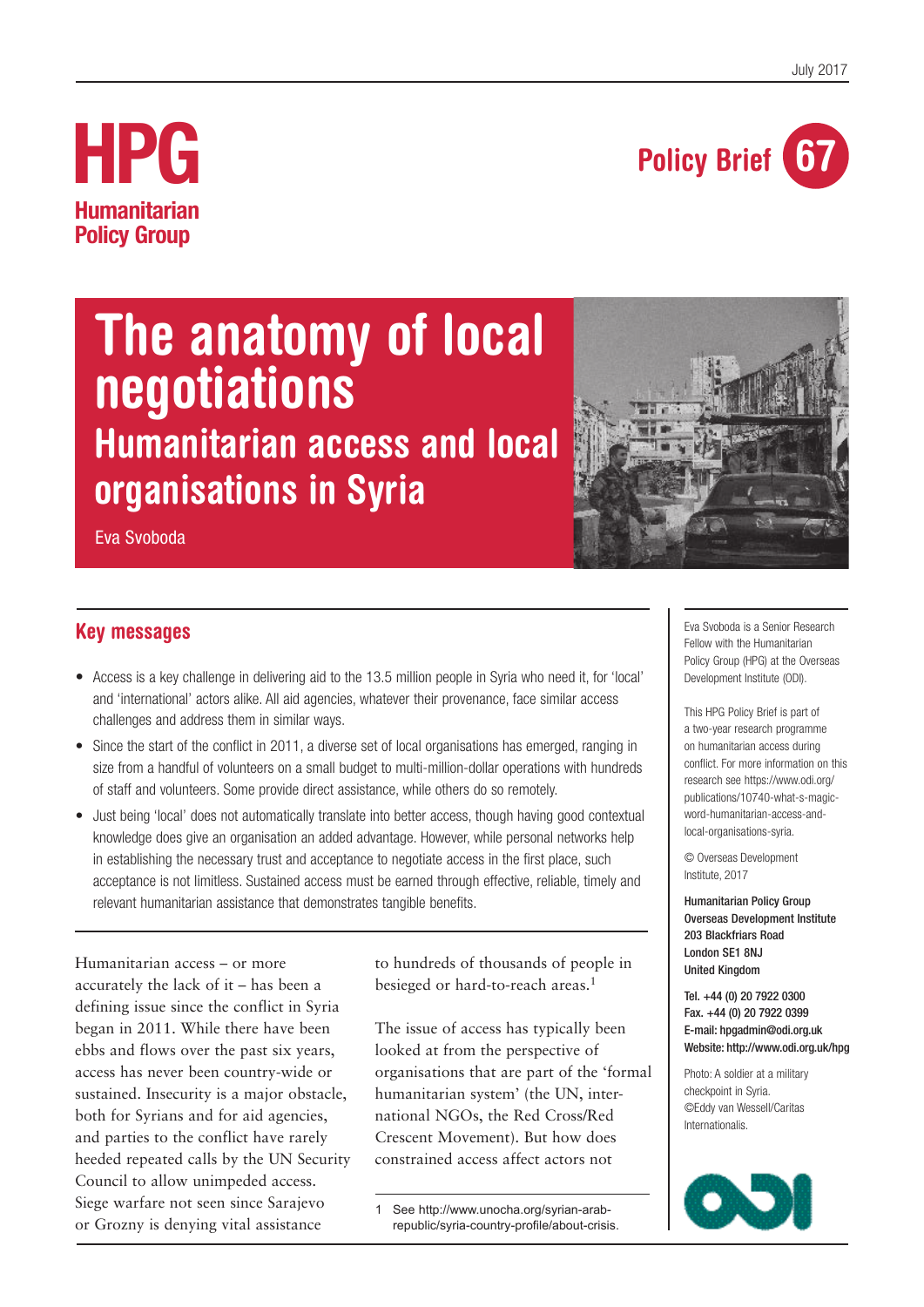part of that formal system? How do they negotiate access, and are the challenges they face different simply because they are local?<sup>2</sup>

# **A typology of 'non-traditional' organisations**

Our understanding of the humanitarian system as we have known it for the past 150 years has changed. What was once assumed to be an arena dominated by UN agencies, the International Committee of the Red Cross (ICRC) and international NGOs is now seen to encompass a plethora of organisations, entities and actors all engaged in one form or another in humanitarian action. One such category – local or 'nontraditional' groups – forms the focus of this research.

Most humanitarian, human rights and civil society organisations in Syria were established following the uprising against the government in 2011.3 Few if any existed beforehand given the Syrian government's hold on civil society. Six years on, Syria is home to a diverse set of organisations ranging in size from a handful of volunteers on a small budget to multimillion-dollar operations with hundreds of staff and volunteers. Some provide direct assistance, while others do so through remote management. Like organisations from the formal system, non-traditional groups are also 'neither monolithic nor immutable'.4 The range of ideologies, affiliations and agendas is similarly diverse. While it is impossible to accurately map all local organisations in Syria, this research identified the following categories:

#### Local councils

Local councils have emerged as governance structures in areas where the Syrian government no longer has any control. They often serve as intermediaries for access negotiations between local and international organisations on the one side, and armed groups on the other. Some have their own humanitarian coordination offices.

#### Diaspora groups

Diaspora organisations operate through pre-existing local networks of personal, professional and family connections. Given their familiarity with and presence in both the country of origin – in Syria's case, predominantly in opposition-held areas – as well as the country of settlement, diaspora groups hold a unique position in terms of raising public awareness in their adopted country to the plight of their fellow Syrians. Many of the more established diaspora groups act as mentors to local and newly created groups in Syria.

# Unregistered community-based and civil society organisations

Many of the unregistered community-based organisations (CBOs) that emerged around the 2011 uprising engaged more in civic activities and peacebuilding than in assistance activities. However, as the conflict has continued and needs have grown, many of these groups have shifted their focus to relief activities. Most operate in opposition-held areas.

#### The private sector

Businesses, based both within Syria and in neighbouring countries, also provide assistance. While many operate with the permission of the Syrian government, there have been instances of Turkish businesses working in opposition-controlled areas of the country, albeit without permission. INGOs and UN agencies have partnered with some of these businesses to deliver in-kind assistance in northern Syria. While the conflict is having a significant impact on Syria's economy – the Wold Bank estimates that the country's GDP contracted by 19% in  $2015^5$  – the war has also led to the emergence of a new category of businesses directly benefiting from the chaos and violence, and from restrictions on humanitarian access.<sup>6</sup> Such business activities (smuggling, levying of transit fees, controlling access points) thrive off the conflict, and those engaged in them have little interest in seeing its end.

#### Faith-based organisations

Charitable work by faith-based organisations has a long history in Syria, and networks established over many years, including with churches abroad, have proved useful in the delivery of assistance. Other

<sup>2</sup> The distinction between 'traditional', 'non-traditional', 'local' and 'international' can be unhelpful, but these are the terms we currently have, and thus are used here.

<sup>3</sup> This is similar to the conflict in Ukraine, where organisations were created following the demonstrations in Kiev that began in 2013. See Veronique Barbelet, *'It's Not Their War': Humanitarian Access and Local Organisations in Ukraine*, HPG Working Paper, forthcoming, 2017.

<sup>4</sup> C. Bennett et al., *Time to Let Go: Remaking Humanitarian Action for the Modern Era* (London: ODI: 2016).

<sup>5</sup> See http://www.worldbank.org/en/country/syria/publication/economic-outlook-spring-2016.

<sup>6</sup> R. Turkmani et al., *Countering the Logic of the War Economy in Syria: Evidence from Three Local Areas* (London: LSE, 2015).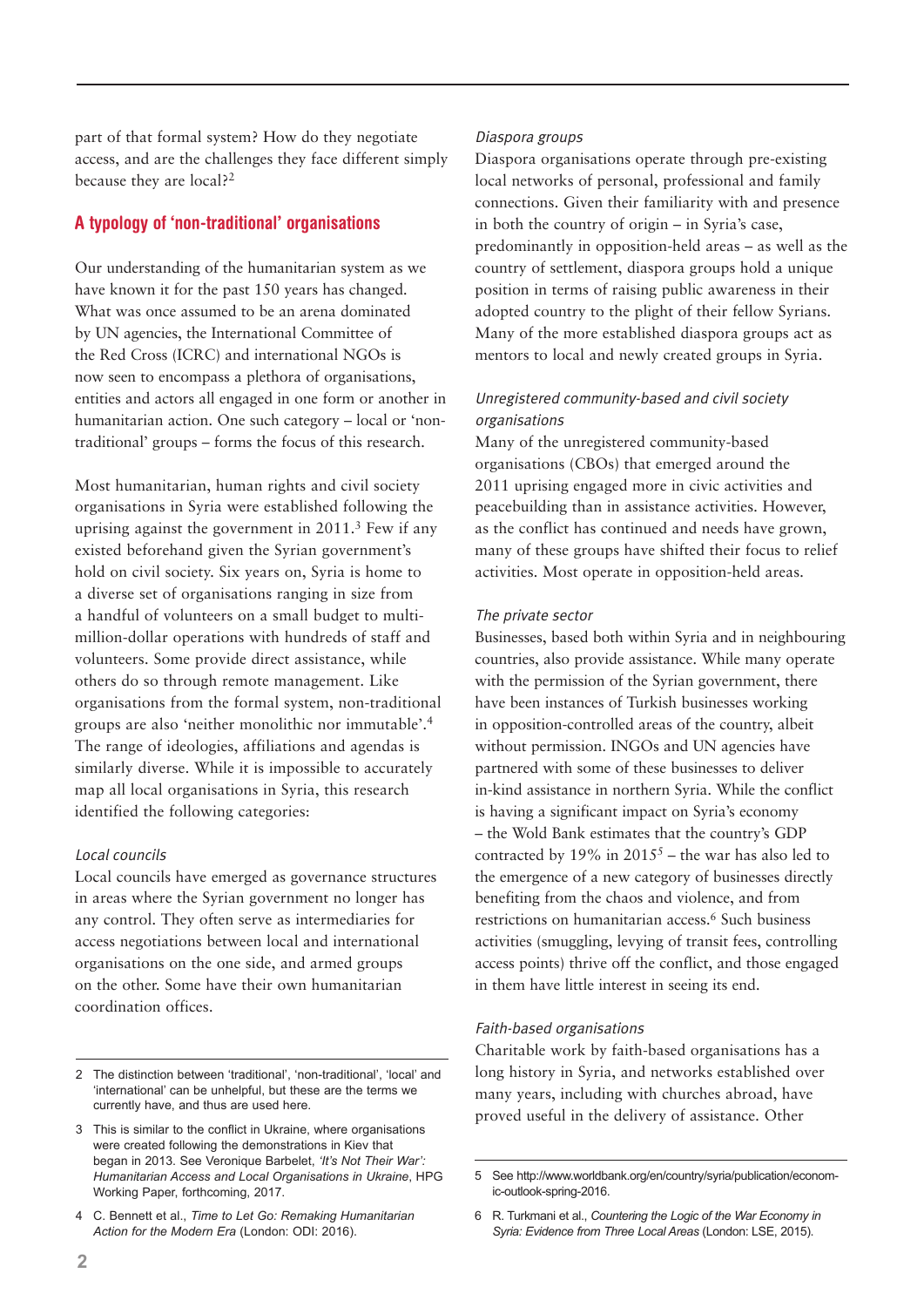faith-based groups emerged in the early stages of the conflict, often funded through private donors in the Gulf states.

The lines between these various categories can be fluid, not least because individuals hold positions in more than one type of organisation. Civil society groups also assume multiple roles and have multiple objectives, pursuing development, humanitarian, peacebuilding and human rights work simultaneously, rather than compartmentalising relief work into its own category of response.7 Some groups established with the purpose of pursuing peace-building or defending human rights have increasingly seen their efforts channelled, some would say 'diverted', towards relief work as emergency needs have mounted.

## **The anatomy of local negotiations**

Sadly, Security Council resolutions calling for unhindered access in no way mean automatic access on the ground. Typically, access boils down to negotiations in the field directly with those able to grant it. There is an impression that access mainly involves negotiations at checkpoints with men with guns. This is true when it comes to negotiating access routes, but it is only part of the picture. Local councils often assume the role of intermediaries in access negotiations: local aid agencies speak to local councils, which then negotiate with communities and armed groups in what could be called 'second-hand' negotiations. Local councils' ability to successfully negotiate access rests on a number of factors, including capacity and efficiency (more developed in some than in others). Some of the larger local councils fulfil certain governance functions, including the management of assistance through their own humanitarian affairs departments. As such, local councils play a critical role in access negotiations, as well as in the coordination and delivery of assistance, for example as members of the Syrian Coordination Platform. They can also provide information on needs, and in some instances third-party monitoring.

While critical, local councils' relations with armed groups can also be contentious, to the point where an

armed group may replace a council with one more in line with its own political views.<sup>8</sup> Syrian organisations may also be faced with competing local authorities, compelling them to negotiate with several local councils. In areas under the control of Islamic State (IS) or other Islamist groupings, local councils are at best challenged by parallel Islamic councils, and at worst outright replaced by them. Thus, while local councils – and affected communities – may have significant influence on the behaviour of armed groups, there are limits to that influence. Being armed gives them the power to impose their will if they so choose.

## **Is being local enough to get access?**

Over the past six years, the profile and role of Syrian organisations providing assistance and protection has significantly increased. That role has also been acknowledged by organisations of the formal humanitarian system. Such acknowledgment has not, however, translated into the kind of systematic support (financial, security training, insurance, capacity-building) that genuine partnerships would require.9 While both sets of actors struggle to obtain – let alone maintain – access in many areas, it is clear that local organisations have a particular advantage that allows them to gain access where international organisations may be unable to do so. But is the fact that an organisation is local synonymous with better access? Is this perhaps an oversimplification of a much more complex process? What does 'local' even mean?

Personal ties help in reaching communities in need, though what constitutes personal ties is not always clear. They may be based quite literally on personal networks, though they often extend beyond family and kin to encompass shared ethnic and, in some cases, ideological ties. It is these ties, and the trust that comes with them, that allow local organisations to enter into access negotiations, but they do not guarantee success. Trust is based on several elements:

<sup>7</sup> R. Khalaf et al., *Activism in Difficult Times: Civil Society Groups in Syria*, 2011–2014, Badael Project and Friedrich-Ebert-Stiftung, 2014.

<sup>8</sup> *Ibid*.

<sup>9</sup> Katherine Haver, *Tug of War: Ethical Decision-making to Enable Humanitarian Access in High-Risk Environments*, Network Paper 80, November 2016; K. E. Stites et al., *Breaking the Hourglass: Partnerships in Remote Management Settings – The Cases of Syria and Iraqi Kurdistan*, 2015; K. Mansour, *UN Humanitarian Coordination in Lebanon: The Consequences of Excluding Syrian Actors*, Chatham House Research Paper, 2017.